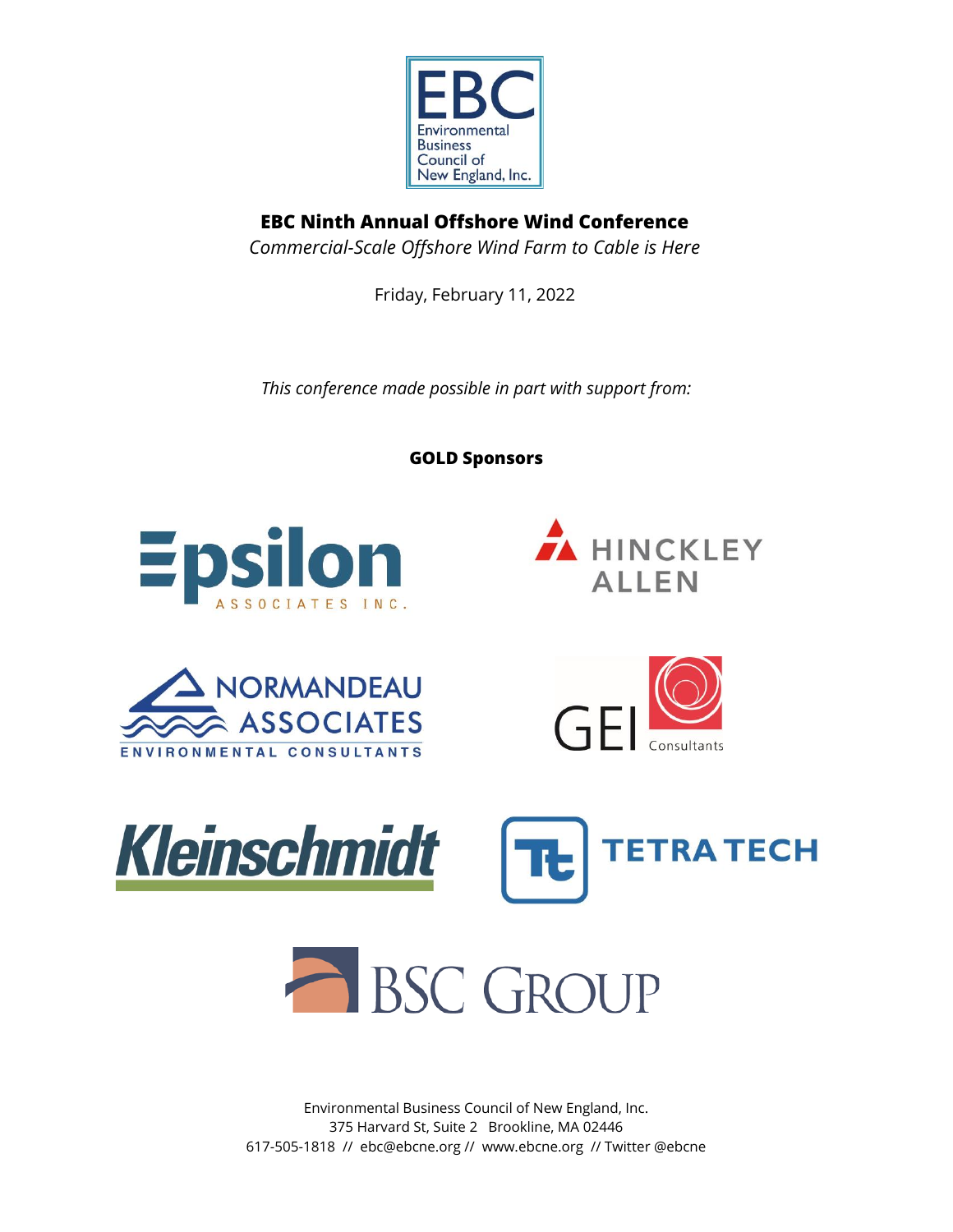## **Silver Sponsors**











# **Bronze Sponsors**



# **Conference Chairs:**

Wayne Cobleigh, Vice President, GZA GeoEnvironmental, Inc. Stephanie Goyette, Offshore Project Manager, Tetra Tech, Inc. Eric Nestler, Director of Marine Services, Normandeau Associates, Inc.

# **AGENDA**

**9:00 a.m. Welcome:** Ann Gisinger, Executive Director, Environmental Business Council

# **Program Introduction & Overview**

- Wayne Cobleigh, Co-Chair, EBC Offshore Wind Working Group Conference Co-Chair Vice President-Client Services, GZA GeoEnvironmental, Inc.
- **9:15 a.m. Procurements & Policies – Federal and State Review and Outlook for 2022**

**Moderator:** Eric Nestler, Conference Co-Chair Director of Marine Sciences, Normandeau Associates, Inc.

- Jim Bennett, Program Manager, Renewable Energy Program Bureau of Ocean Energy Management (BOEM)
- Joanna Troy, Director of Policy and Planning Department of Energy Resources, Commonwealth of Massachusetts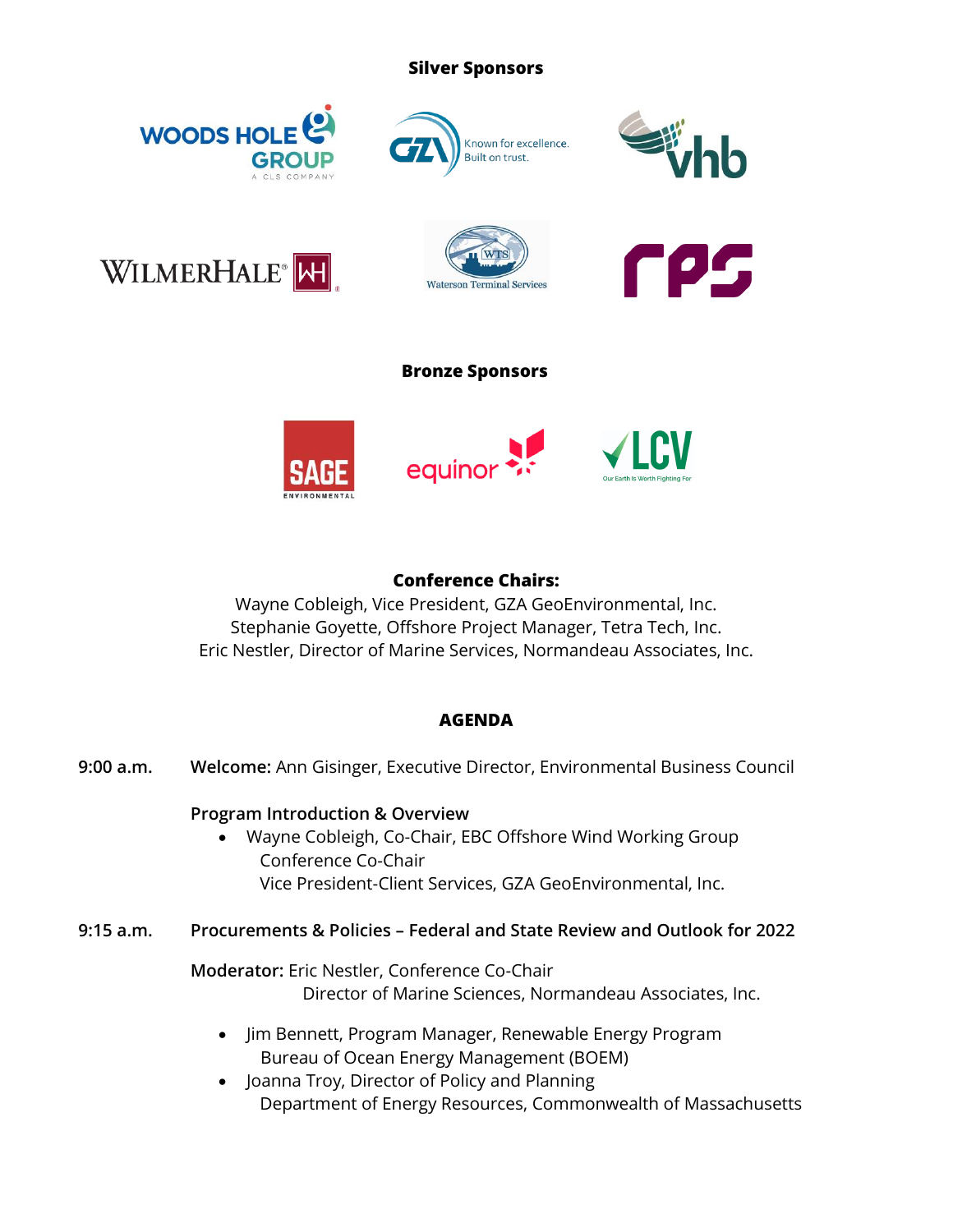# **10:00 a.m. Developer Overview and Update**

**Moderator:** Stephanie Goyette, Conference Co-Chair Offshore Project Manager, Tetra Tech

- Nathaniel Mayo, Director, Public Affairs, Vineyard Wind
- Patrick Johnson, Manager of External Affairs Offshore, Avangrid Renewables
- Kristin Kelleher, Stakeholder Engagement Manager, Beacon Wind (Equinor)
- Wojciech Wiechowski, Senior Manager, RWE Offshore Development Americas
- Daniel Hubbard, Director of External Affairs & General Counsel Mayflower Wind
- **11:00 a.m. Break**

## **11:10 a.m. Permitting & Fisheries – Federal and State Panel**

**Moderator:** Robin Main, Partner, Hinckley Allen

- Bonnie Heiple, Counsel, WilmerHale
- Emily Hildreth, Policy Analyst, Bureau of Ocean Energy Management (BOEM)
- Lyndie Hice-Dunton, Executive Director, Responsible Offshore Science Alliance (ROSA)
- Orla O'Brien, Associate Scientist, Anderson Cabot Center for Ocean Life, New England Aquarium

### **12:00 p.m. Ports & Funding Panel**

**Moderator:** Wayne Cobleigh, Conference Co-Chair Vice President, GZA GeoEnvironmental, Inc.

- Ed Anthes-Washburn, Director of Business Development, Shipping, Crowley
- Jay Borkland, Director, Ports & Supply Chain, Avangrid Renewables
- Bruce Carlisle, Managing Director, Offshore Wind Massachusetts Clean Energy Center
- John Henshaw, Executive Director, Connecticut Port Authority

# **12:30 p.m. Adjourn – Closing Comments**

### **PROGRAM CO-CHAIRS**

**Wayne Cobleigh,** Vice President GZA GeoEnvironmental, Inc. 249 Vanderbilt Avenue Norwood, MA 02062 781-278-3848 | M 860-250-6790 | wayne.cobleigh@gza.com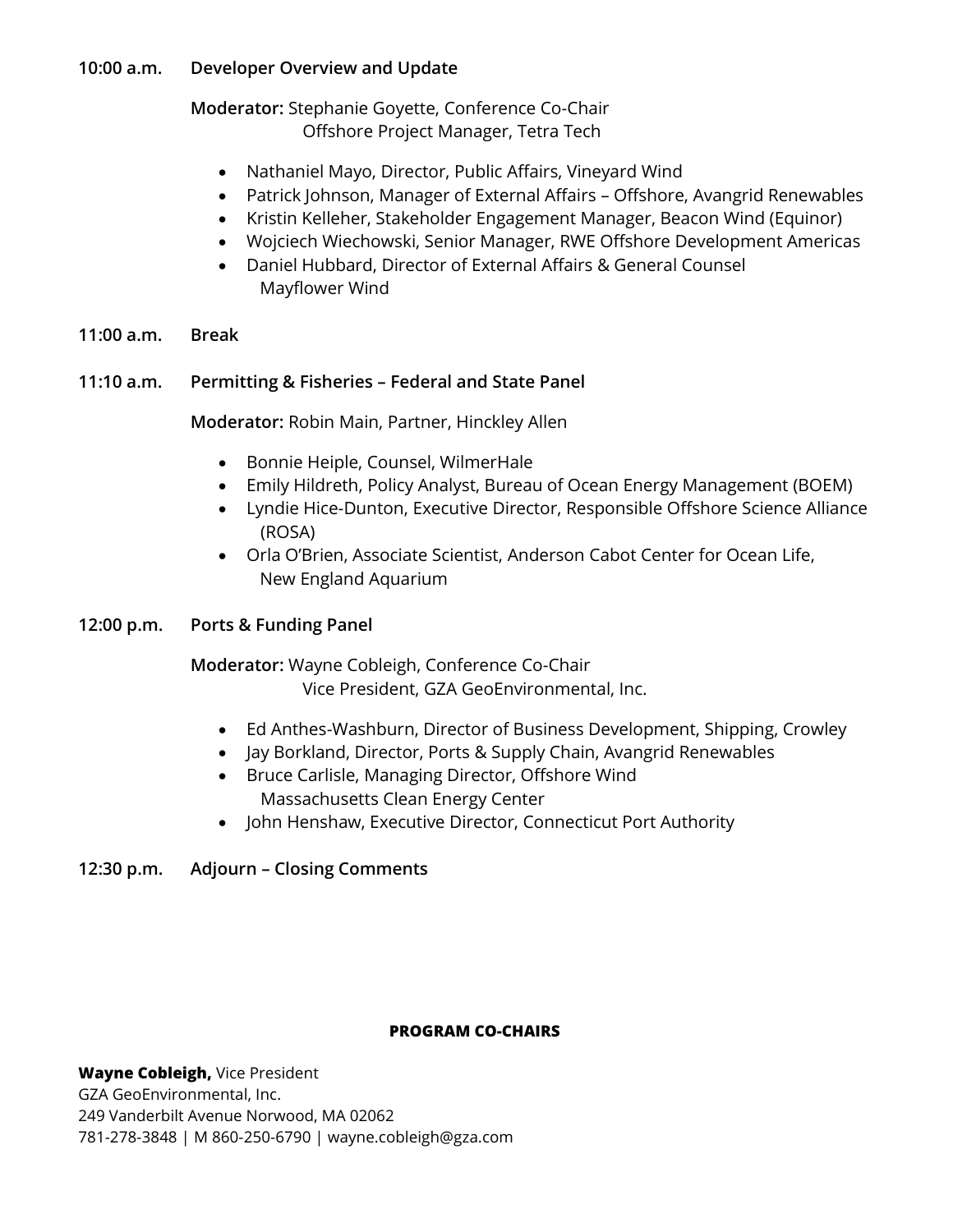Wayne is GZA's corporate membership representative to the American Clean Energy Association (ACP) and the Business Network for Offshore Wind. He is a member of the ACP Offshore Wind Technical Advisory Panel (OWTAP) Geotechnical Subcommittee for the development of U.S. offshore wind technical practice standards. He is responsible for client relationship and business development with GZA's port development, offshore wind and power clients.

**Stephanie Goyette,** Offshore Project Manager Tetra Tech, Inc. 10 Post Office Square, Suite 1100. Boston MA 02109 617-680-4860 | stephanie.goyette@tetratech.com

Stephanie is an offshore project manager at Tetra Tech. As a project manager, Stephanie has supported offshore wind and energy developers along the East Coast with development of Construction and Operations Plans (COPs) and other federal and state filings to support siting and development of offshore wind projects as well as coordinated stakeholder and agency outreach. Her background is coastal and ocean permitting, and she has previously provided permitting and regulatory support on submarine cable, dredge, and planned transmission projects throughout the northeast.

**Eric Nestler,** Director of Marine Services Normandeau Associates, Inc. 25 Nashua Road, Bedford, NH 03110 603-637-1146 | enestler@normandeau.com

As Director of Marine Services, Mr. Nestler is responsible for the technical and financial performance of Normandeau's Marine Services groups. His background is in marine ecology, specializing in impact assessment. As a project manager, he is responsible for complex projects that support licensing and compliance requirements in marine and estuarine environments. His experience includes permitting support and NEPA analysis for marine and coastal construction projects and long-term ocean monitoring for NPDES compliance. Mr. Nestler has project experience with offshore wind, power transmission, wastewater discharges, power plant intakes and thermal effluents, dredging, LNG facilities, and other ocean and coastal development projects. During the past decade he has overseen numerous projects involving ecological resource characterization and impact assessment for offshore wind.

### **PANEL MODERATOR**

**Robin Main,** Partner Hinckley Allen 100 Westminster Street, Suite 1500, Providence, RI 02903-2319 401-274-2000 | rmain@hinckleyallen.com

Robin is Co-Chair of the firm's Environmental and Energy Practice Groups with over 30 years of experience in advising clients on regulatory and permitting matters. Robin represents clients in proceedings before administrative agencies in addition to state and federal courts. Robin has handled some of the most complex and significant environmental and energy matters in the region including permitting for the first offshore wind farm in the United States, Deepwater Wind. She now represents several proposed wind farms in the Rhode Island/Massachusetts wind energy area and some large solar developers in New England. Robin also has an extensive background in environmental regulatory matters, including representing utilities and developers. Robin's experience in transactional and litigation matters, as well as her training as a mediator, provides her clients with unique guidance to solve their issues efficiently and creatively.

Robin serves on Hinckley Allen's Executive Committee. She also is a fellow in the American College of Environmental Lawyers.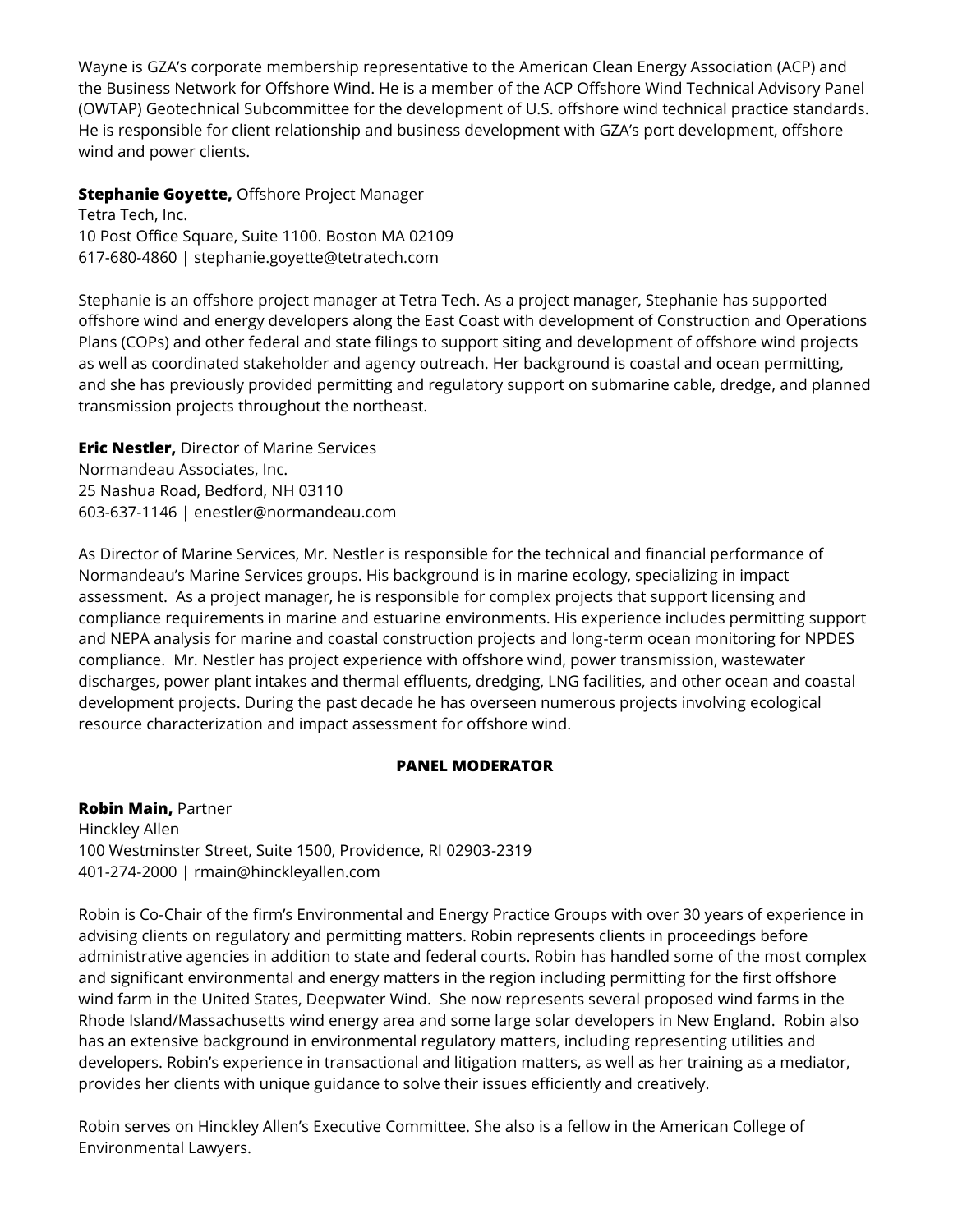#### **SPEAKERS**

**Ed Anthes-Washburn,** Director Business Development Crowley Shipping 225 Dwyer Street, Providence, RI 508-801-5685 I ed.washburn@crowley.com

.

Edward C. Anthes-Washburn serves as the Director of Business Development for Crowley Shipping, a division of Crowley Maritime Corporation. Prior to joining Crowley in 2021, Ed served as CEO and Port Director of the Port of New Bedford, MA from 2015-2021. Ed also served as the Deputy Port Director and Director of Operations dating back to 2010

Ed serves on the boards of several non-profit organizations and is the Chair of the Port Council of the Steamship Authority. Ed co-founded and is Vice Chair of the New Bedford Ocean Cluster, a non-profit network that develops offshore wind supply chain opportunities for local businesses and fosters new technology and collaboration in the marine sector.

**James Bennett,** Program Manager, Renewable Energy Program Bureau of Ocean Energy Management (BOEM) 1849 C Street, NW, Washington, D.C. 20240 202-208-6474 | James.Bennett@BOEM.gov

Jim Bennett is the Program Manager for the Bureau of Ocean Energy Management's (BOEM) Renewable Energy Program. With nearly 40 years of experience in the environmental and energy sectors, Jim oversees the responsible development of renewable energy resources on the Outer Continental Shelf through conscientious planning, stakeholder engagement, comprehensive environmental analysis, and sound technical review.

Offshore wind is a vital national asset and has the potential to help contribute to the nation's energy diversity for decades to come. BOEM's renewable energy program now manages 16 active leases of more than 1.7 million acres on the Outer Continental Shelf (OCS) from Massachusetts to North Carolina. Previously, Jim led BOEM's Division of Environmental Assessment, overseeing the Bureaus compliance with the National Environmental Policy Act (NEPA) and other environmental laws focusing on Federal OCS programs, including oil and gas, sand and gravel, and renewable energy. His experience encompasses events such as the Exxon Valdez and the Deepwater Horizon oil spills, the Cape Wind energy project, and offshore renewable energy activities particularly in the promising waters of the Atlantic.

He is a graduate of the Department's Manager Development Program and has earned two Master's degrees - - one in Environmental Planning and the other in Computer Systems Management.

**Jay Borkland,** Director, Ports & Supply Chain Avangrid Renewables 125 High Street, Sixth Floor, Boston, MA 02110 781-513-7107 I jay.borkland@avangrid.com

Mr. Borkland is Director, Ports and Supply Chain Development at Avangrid Renewables in the U.S. He is a Visiting Scholar at *Tufts University* in Massachusetts, teaching and conducting research in Offshore Wind and Sustainability. Mr. Borkland is also currently acting as Chairman of the Board of Directors for the The Business Network for Offshore Wind. Jay is an active participant in the United Nations Global Compact (UNGC), where he is an editor and contributing author for UNGC document development for its Sustainability and Ocean Renewable Energy programs.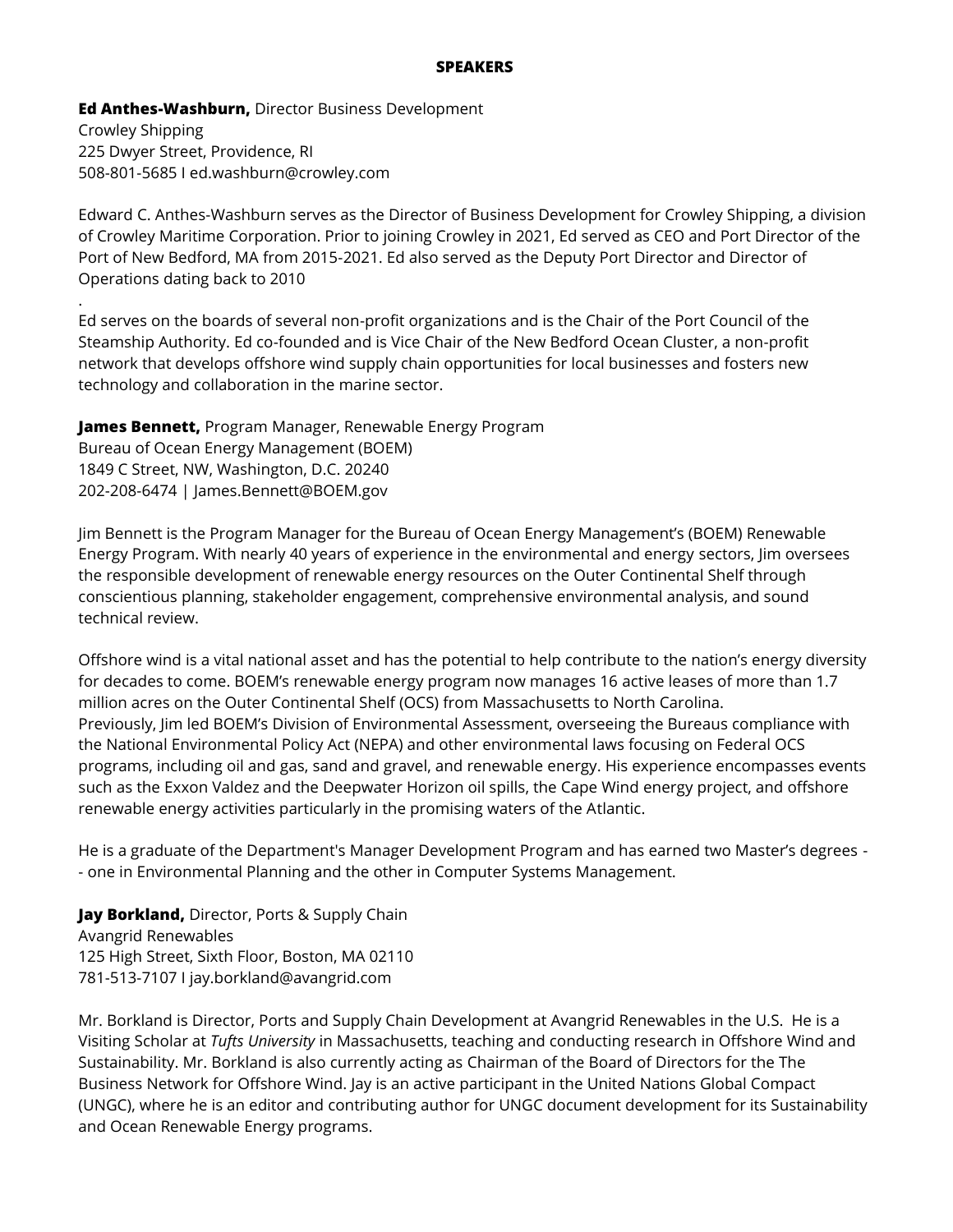Over the past 38 years, Mr. Borkland has been involved in large infrastructure and energy projects, with over two decades of that in the Offshore Wind sector of the Ocean Renewable Energy arena. He was the team lead for the development and construction of the first-in-the-nation Offshore Wind marshalling port facility in the U.S. in Massachusetts, and has acted as lead and/or contributing author for the Offshore Wind Infrastructure Master Plans for the states of MA, VA, NY, CT, NJ, NC, and MD. Today he stays active assisting Avangrid Renewables develop multiple Wind Farms in the U.S.

**Bruce Carlisle,** Managing Director, Offshore Wind Massachusetts Clean Energy Center 63 Franklin Street, Boston, MA 02110 617-315-9330 | bcarlisle@masscec.com

Bruce K. Carlisle is the Managing Director of Offshore Wind for the Massachusetts Clean Energy Center (MassCEC). At MassCEC, Mr. Carlisle leads efforts to advance the successful and responsible development of the offshore wind sector in the Commonwealth. Bruce directs programs and initiatives for MassCEC including planning and siting, stakeholder engagement, supply chain support and growth, workforce development and training, ports and infrastructure assessment and utilization, marine studies and characterization, transmission, and research and innovation in offshore wind development, technology and operations. He coordinates Massachusetts efforts and interests with federal offshore wind energy leasing and development and serves on several of the Bureau of Ocean Energy Management's Intergovernmental Task Forces for Offshore Renewable Energy. Bruce also oversees the operations of the New Bedford Marine Commerce Terminal, the nation's first purpose-built facility designed to support the staging, assembly, deployment, and construction of offshore wind projects. Mr. Carlisle holds a Masters in Environmental Policy degree from Tufts University.

#### **Bonnie Heiple,** Counsel

WilmerHale 60 State Street, Boston, MA 02109 617-526-6745 | bonnie.heiple@wilmerhale.com

Bonnie Heiple is an environmental and energy lawyer whose practice encompasses regulatory, litigation and transactional matters. Ms. Heiple offers clients comprehensive advice that spans the lifecycle of projects and matters—from providing strategic counsel on compliance with federal and state requirements to negotiating commercial aspects of transactions (e.g., PILOT agreements and incentives). She advises developers and utilities in connection with energy, storage, and transmission projects, including by interfacing with relevant local, state, and federal agencies and appearing at hearings and public meetings to secure key approvals. Where project permits are challenged or other lawsuits brought, Ms. Heiple represents clients in administrative and civil litigation to efficiently resolve such disputes.

**John H. Henshaw,** Executive Director Connecticut Port Authority 455 Boston Post Road, Old Saybrook, CT 06475 860-577-5174 | jhenshaw@ctportauthority.com

John Henshaw is the Executive Director of the Connecticut Port Authority. He previously served as Executive Director of the Maine Port Authority and Director of Ports and Marine Transportation at the Maine Department of Transportation from 2007 to 2017. From 2017 to 2020, he worked in higher education as the Chief Operating Officer of the University of Maine Graduate and Professional Center and served as Governor Janet Mills' Personal Appointment to the Board of Harbor Commissioners for the Port of Portland, Maine.

Henshaw was president of the North Atlantic Ports Association, a trade association of commercial seaports located between the Commonwealth of Virginia and the Canadian Maritime Provinces, from 2016 to 2018,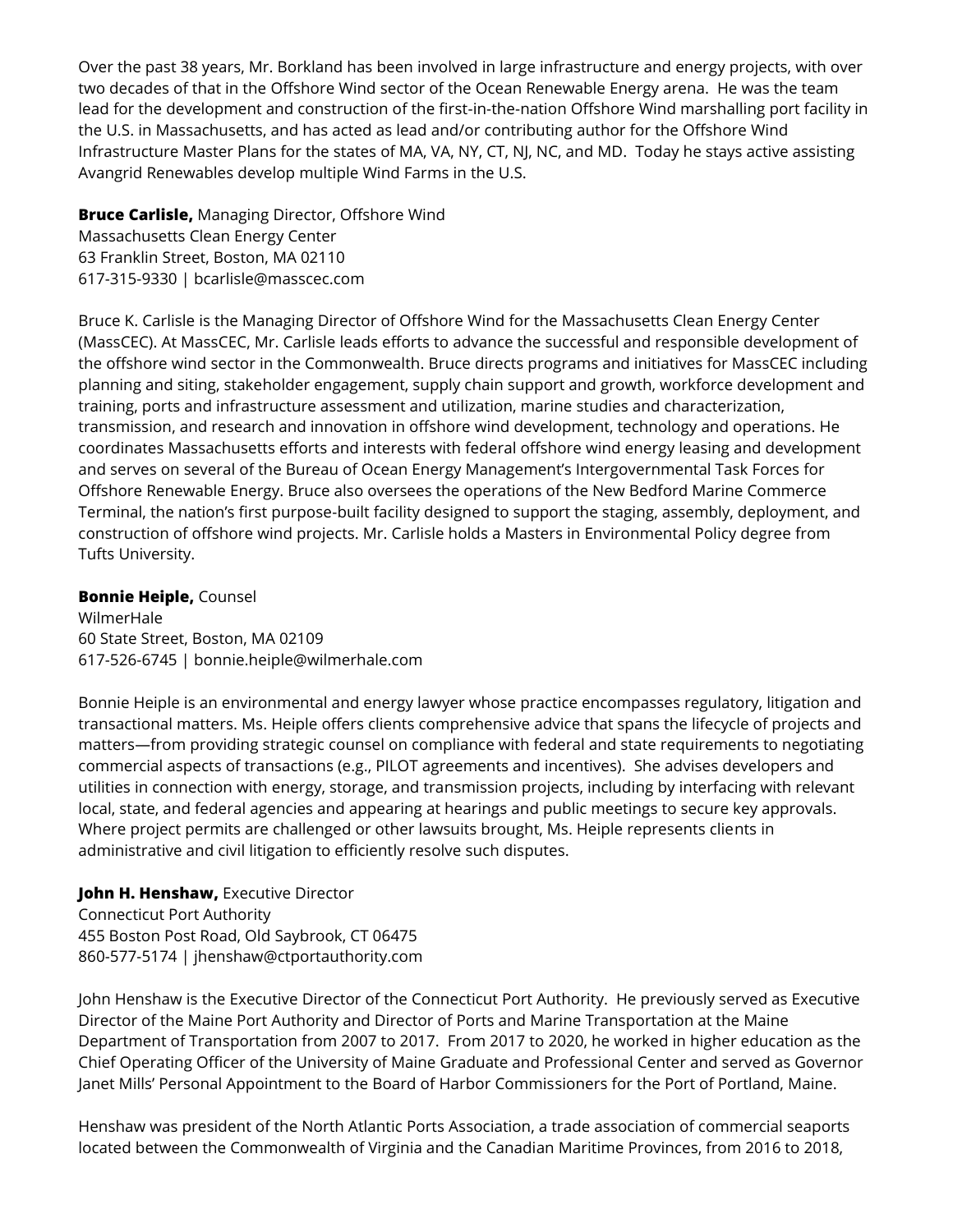and is currently the Chair of the Advisory Board of the International Association of Maritime and Port Executives, an association dedicated to developing and maintaining professional standards in the maritime industry.

Henshaw holds a Bachelor of Arts degree from the University of Massachusetts at Amherst and a Master of Arts in Law and Diplomacy degree from the Fletcher School of Law and Diplomacy at Tufts University.

**Lyndie Hice-Dunton,** Ph.D., Executive Director Responsible Offshore Science Alliance (ROSA) 1050 Connecticut Ave, NW #65036, Washington, DC 20036 848-863-3269 | lyndie@rosascience.org

Lyndie Hice-Dunton is the Executive Director of the Responsible Offshore Science Alliance (ROSA). ROSA is a partnership formed by fishermen and offshore wind leaders, in collaboration with US federal and state management experts and others to enhance scientific understanding necessary to support the coexistence of wind energy development and sustainable fisheries. Dr. Hice-Dunton is a fisheries scientist with a multidisciplinary background in marine science, environmental policy, and offshore development. Lyndie's offshore wind efforts have allowed her to work closely with state and federal regulatory agencies, fishing industry representatives, researchers, and offshore wind developers to identify best science-based approaches that improve our understanding of the effects of wind energy development on fisheries and ecosystems. She holds a doctorate in Marine and Atmospheric Sciences from Stony Brook University.

**Emily Hildreth,** Policy Analyst

Bureau of Ocean Energy Management (BOEM), U.S. Department of the Interior 45600 Woodland Road, Sterling, VA 20166 571-491-7505 | Emily.Hildreth@BOEM.gov

Emily Hildreth is a Policy Analyst with the Office of Renewable Energy Programs (OREP) in the Bureau of Ocean Energy Management. She currently advises on bureau-wide environmental policy and leasing policy for commercial offshore wind activities, and drafts regulations and guidance. Emily joined OREP in 2018. Previously she was a Program Analyst with the Bureau of Safety and Environmental Enforcement. Emily joined the federal government as a Presidential Management Fellow after graduating with a JD from The George Washington University Law School. Emily also has a BA in International Studies-Political Science and a Minor in Biology from the University of California, San Diego.

**Daniel Hubbard,** Director of External Affairs & General Counsel Mayflower Wind 101 Federal Street, 16<sup>th</sup> Floor, Boston, MA 02110 281-627-2369 | Daniel.Hubbard@mayflowerwind.com

Daniel joined the Mayflower team in early 2020 overseeing all legal work for the Project and was promoted to Direct of External Affairs in October of 2021. Daniel transitioned to Mayflower Wind after serving as the Chief of Maritime Energy and Marine Spatial Planning for the USCG First District, playing a key role in developing federal understanding of offshore renewable energy. He is still serving in the United States Coast Guard Reserves as an officer in the Deployable Specialized Forces on Cape Cod. He earned his B.A. from the University of Hartford and J.D. from the Massachusetts School of Law.

### **Patrick Johnson,** Manager of External Affairs

Park City Wind & Commonwealth Wind Avangrid Renewables 125 High Street, 6th Floor, Boston, MA 02110 508-241-6200 | patrick.johnson@avangrid.com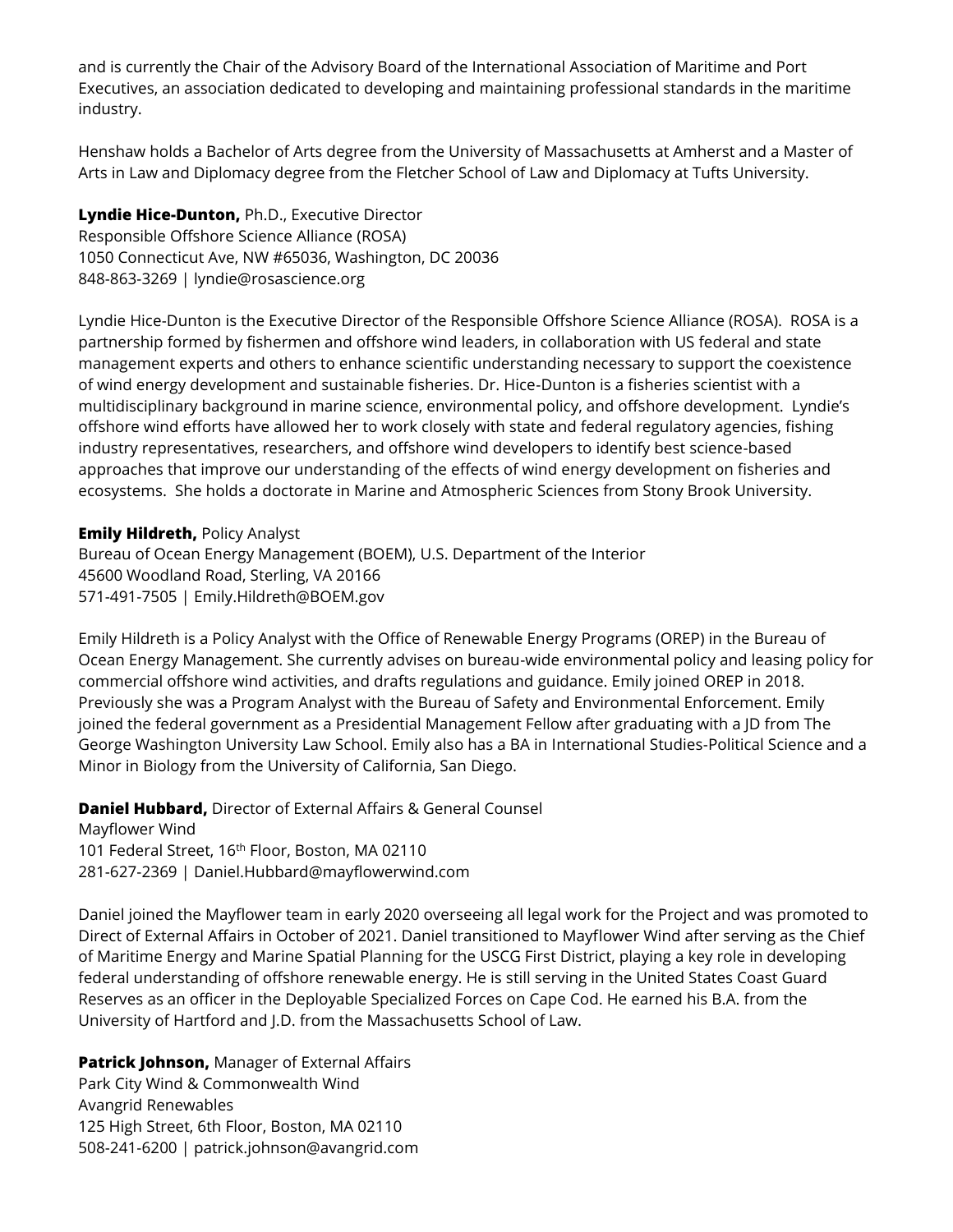Pat Johnson is the Manager of External Affairs for Avangrid Renewable's Park City Wind and Commonwealth Wind projects.

Pat has extensive experience in public policy, communications, community engagement, and in state and local government service. He joined Avangrid Renewables after working for public relations firm 90 West as Associate Vice President. Prior, he served as Chief of Staff to Massachusetts State Senator Julian Cyr, who represents Cape Cod, Martha's Vineyard and Nantucket, for nearly five years. Previously, Pat served as an aide to former Massachusetts Governor Deval Patrick and to former Newton, MA Mayor Setti Warren, and worked for several non-profit organizations. He holds a degree in Political Science from Suffolk University.

#### **Kristin Kelleher,** Stakeholder Engagement Manager

Beacon Wind Equinor, 53 State Street Boston, MA 02109 781-645-9163 | krke@equinor.com

Kristin Kelleher is a Stakeholder Engagement Manager for the Beacon Wind Project for the New England region. She works as a liaison between the project team and external parties reaching out to key communities to bring greater awareness of the project, identify local opportunities, and ensure key stakeholders are consulted.

Prior to this role, Kristin served as the Vice Consul for Prosperity, Energy & Climate Policy at the British Consulate in Boston, Massachusetts. She led the Consulate's engagement on subnational low-carbon energy across New England. This included developing and managing international projects to engage with state leaders, cities, businesses, and grassroots environmental stakeholders to champion net-zero ambitions, opportunities linked to the UN Climate Change Conference, COP26, and offshore wind collaborations. Kristin has also led policy and programming for a clean energy business association, she ran the Massachusetts Businesses Acting on Rising Seas resiliency campaign, and she worked for the Massachusetts State Legislature.

Kristin holds an M.A. degree from King's College London in Environment, Politics and Globalization and a B.A. from George Washington University in International Affairs. While in London she founded a women's empowerment program with Rotary International. She remains a proud Rotarian today.

**Nathaniel Mayo,** Director, Public Affairs

Vineyard Wind 700 Pleasant Street, Suite 510, New Bedford MA 02740 508-717-8964 | nmayo@vineyardwind.com

Nathaniel Mayo is Vineyard Wind's Director of Public Affairs. He oversees local policy issues for Vineyard Wind, heading outreach and coordination efforts with various stakeholders and works on permitting efforts at the state, regional and local level.

Nate is a 12th-generation Cape Cod native with over a decade in public policy and community engagement on Cape Cod, having worked on environmental, energy and fisheries issues. He worked for U.S. Congressman William Delahunt and served as legislative director to former Cape and Islands State Sen. Robert O'Leary. He holds a MA in Environmental Policy from Tufts University, and serves as vice-chair of the Conservation Commission in Provincetown.

**Orla O'Brien,** Associate Scientist New England Aquarium 1 Central Wharf, Boston, MA 02110 914-282-0708 | oobrien@neaq.org